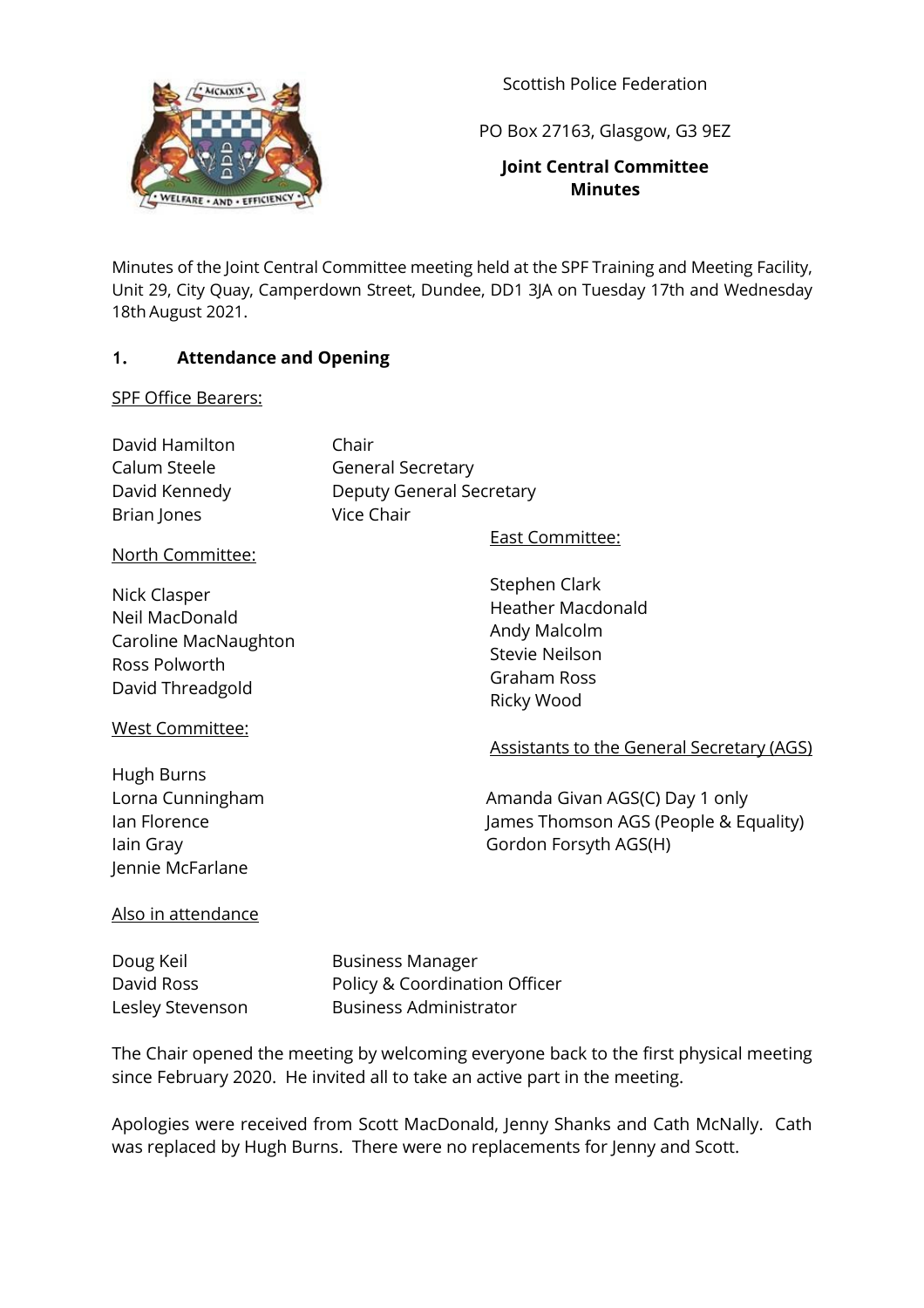### **2 Minute of Previous Meeting**

The Minute of the previous meeting was circulated with JCC Circular 23 of 2021. It was noted that an amendment had been made to the Minute since it had been circulated. The Minute was thereafter accepted as a true record.

Neil Macdonald asked if a summarised note of the Minute could be circulated in advance of Area Committee meetings. This was agreed.

It was noted that the SLWG Responsibilities & Relationships meeting was held on 10th August 2021. The Minute of that meeting would be circulated when complete.

### **3 Legal Advice and Assistance**

The Deputy General Secretary gave the following report to the Committee:

| SINCE THE LAST JCC MEETING<br><b>Legal Cases On Duty</b> |                             |                |                |  |  |
|----------------------------------------------------------|-----------------------------|----------------|----------------|--|--|
|                                                          |                             |                |                |  |  |
| <b>CICA</b>                                              |                             |                |                |  |  |
| Civil Legal Defence                                      |                             |                |                |  |  |
| <b>Contract Dispute</b>                                  | $\mathbf{1}$                |                |                |  |  |
| <b>Criminal Legal</b><br>Defence                         |                             | $\mathbf{1}$   | $\overline{7}$ |  |  |
| Employment                                               |                             |                |                |  |  |
| Dispute (EX<br>OFFICER)                                  |                             |                |                |  |  |
| Employment                                               | 3                           | $\overline{2}$ | 5              |  |  |
| Dispute (serving<br>officer)                             |                             |                |                |  |  |
| FAI                                                      |                             |                |                |  |  |
| <b>Judicial Review</b>                                   |                             |                |                |  |  |
| Misconduct                                               |                             | $\mathbf{1}$   |                |  |  |
| Other                                                    |                             |                |                |  |  |
| Personal Injury                                          | $\overline{2}$              |                | 6              |  |  |
| <b>Property Protection</b>                               |                             |                |                |  |  |
| <b>RTA</b>                                               | $\mathbf{1}$                |                | $\overline{2}$ |  |  |
| <b>TOTAL</b>                                             | $\overline{7}$              | 4              | 20             |  |  |
|                                                          | <b>Legal Cases Off Duty</b> |                |                |  |  |
| <b>Type of case</b>                                      | <b>North</b>                | East           | West           |  |  |
| <b>CICA</b>                                              |                             |                |                |  |  |
| Civil Legal Defence                                      |                             |                | $\overline{2}$ |  |  |
| <b>Contract Dispute</b>                                  | $\mathbf{1}$                | $\mathbf 1$    | 4              |  |  |
| <b>Criminal Legal</b><br>Defence                         | 3                           | 5              | 13             |  |  |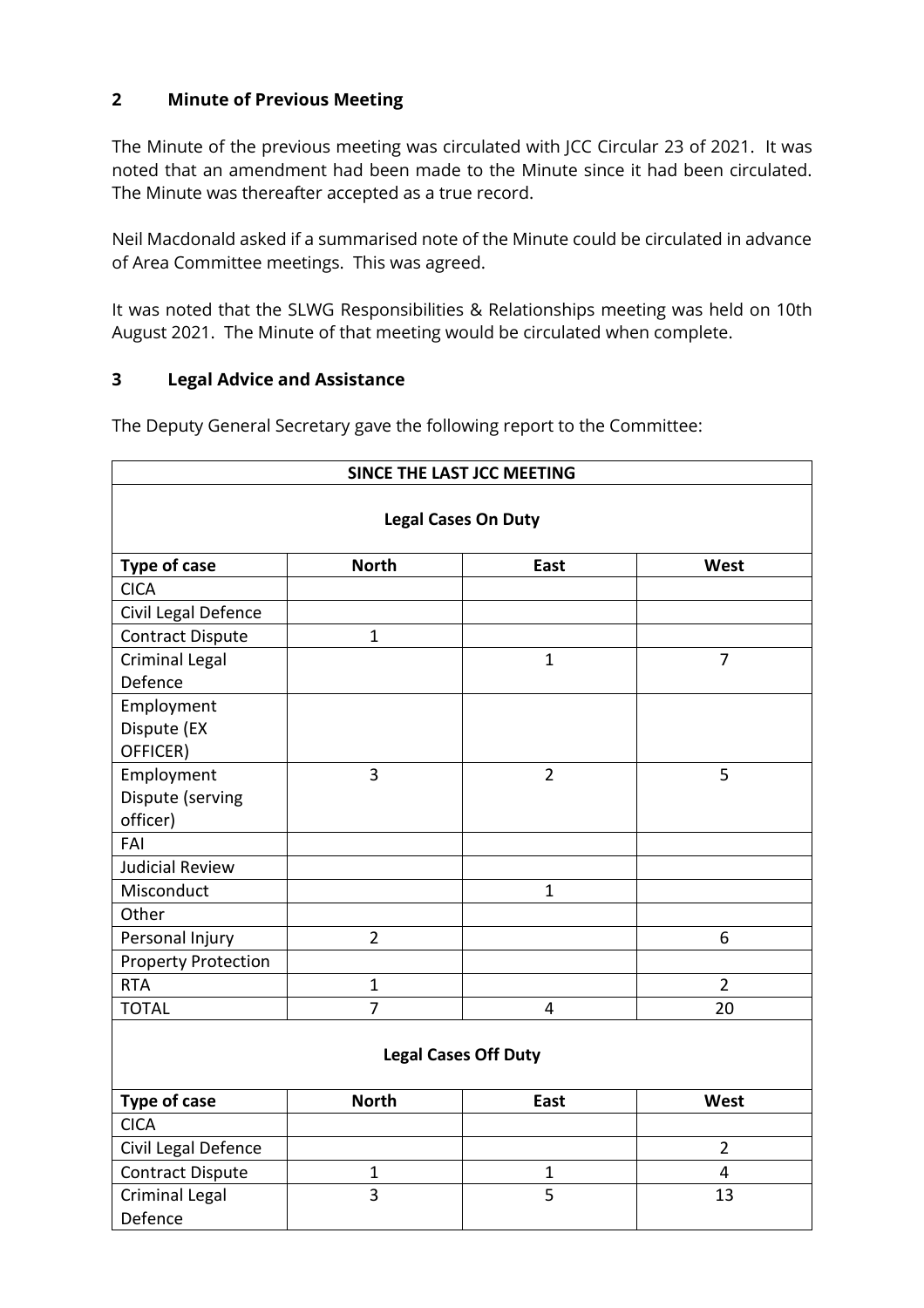| Employment                           |              |              | 1              |  |
|--------------------------------------|--------------|--------------|----------------|--|
| Dispute (EX                          |              |              |                |  |
| OFFICER)                             |              |              |                |  |
| Employment                           |              |              |                |  |
| Dispute (serving                     |              |              |                |  |
| officer)                             |              |              |                |  |
| FAI                                  |              |              |                |  |
| <b>Judicial Review</b>               |              |              |                |  |
| Misconduct                           |              |              |                |  |
| Other                                |              | $\mathbf{1}$ |                |  |
| Personal Injury                      | $\mathbf{1}$ | 1            | $\overline{2}$ |  |
| <b>Property Protection</b>           |              |              | $\overline{2}$ |  |
| <b>RTA</b>                           |              |              | $\overline{2}$ |  |
| <b>TOTAL</b>                         | 5            | 8            | 26             |  |
| <b>LEGAL FEES RECLAIMED - £8,200</b> |              |              |                |  |
| <b>CLAIMS SETTLED - £99,585</b>      |              |              |                |  |

#### **Allard & Others v Devon and Cornwall**

It was reported that the Allard claim remained ongoing and had been sisted until 5th November 2021. It was further reported that unless a settlement was reached, the matter would progress to litigation.

#### **Holiday Pay Claim**

It was reported that the matter was still ongoing and the outcome of the PFNI challenge was still awaited which would influence the progression of the claim.

#### **WhatsApp**

It was reported that this matter was ongoing, and permission to appeal the decision to the UK Supreme court was awaited.

#### **Sheku Bayoh Public Inquiry**

The Deputy General Secretary reported that evidence was being collated and no date had been confirmed for the physical stage to commence.

#### **Judicial Reviews**

It was noted that there was one appeal and that the SPF had won a recent Judicial Review.

#### **Leigh Day**

The Deputy General Secretary reported that the matter was ongoing and would be progressing to an Employment Tribunal in June 2022.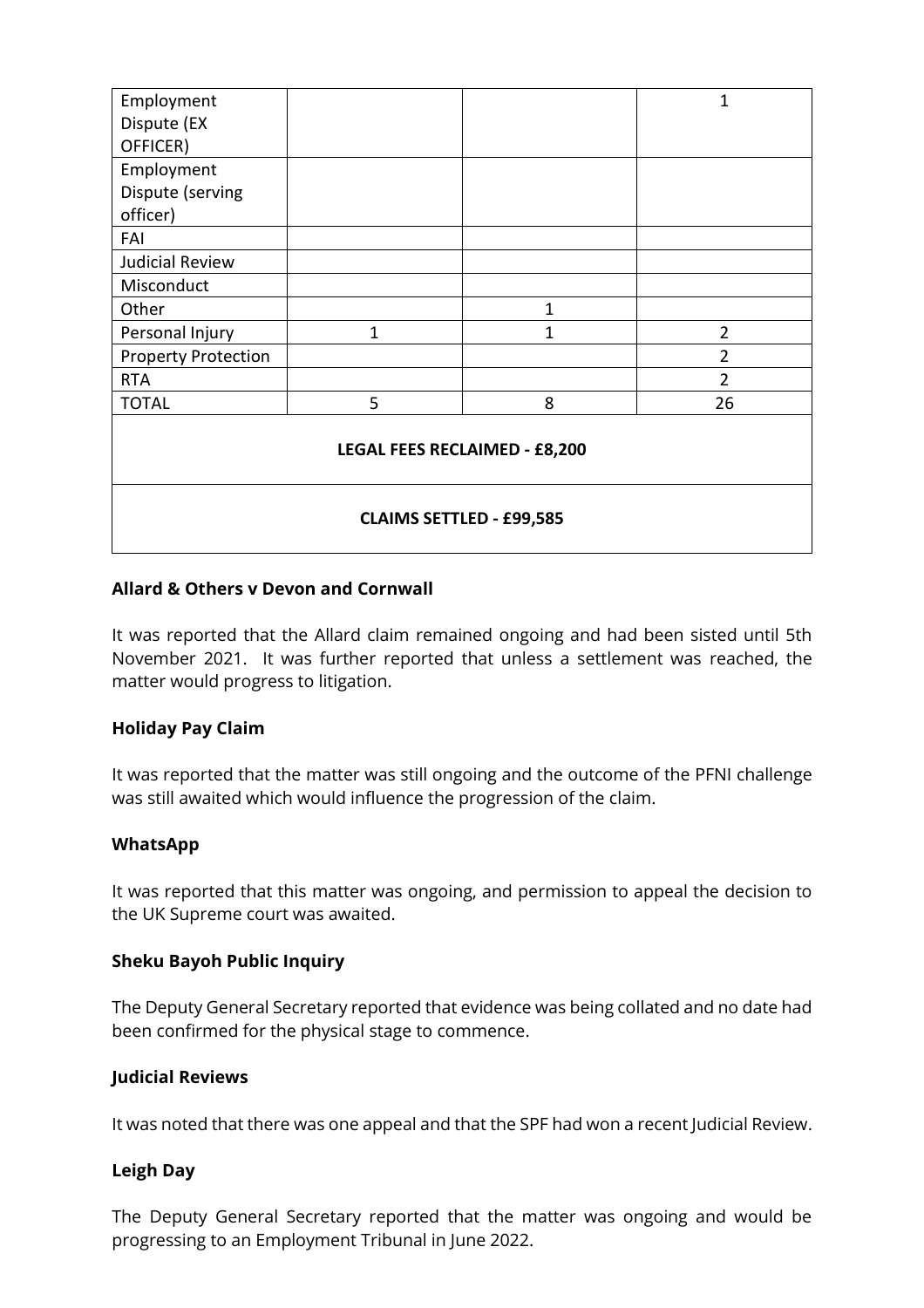# **Panel of Solicitors**

The Deputy General Secretary reported that a new panel of solicitors had been engaged by SPF with some new additions included. This was noted by the Committee.

# **Legal Advice/Assistance**

The Deputy General Secretary reported that legal advice had been sought relative to the new working practices introduced in relation to the use of nasal naloxone, which had not been supported by SPF. Advice received said that consultation with officers was required on matters concerning health and safety. A letter had been sent to the Chief Constable and a reply was awaited. The matter remained ongoing.

# **4 Police Negotiating Board (PNB)**

The General Secretary reported that the last meeting of the PNB was held on 26th June 2021. JCC Circular 20/2021 had been issued thereafter. Amongst the matters discussed had been inspector's working hours and double lock rest day compensation.

A claim had been laid with the Official Side in relation to an increase in occupational maternity pay. A further claim had been laid for additional public holidays for the Queen's platinum jubilee.

A pilot, monitoring working hours, had been put in place for a sample of Inspector's however responses from officers had been poor. Members were asked to encourage officers to respond as the information sought would be critical to support claims for future compensation.

Members discussed COP26; in particular remuneration for officers. A provision titled "double lock" (effectively a mechanism to pay officers rest day overtime where more than the requisite notice had been provided) was agreed for all officers below chief officer rank. This arrangement was not limited to COP26. In addition, a specific long working day payment for inspectors and superintendents, but time limited for COP26 had also been agreed.

An update was provided relative to the Staff Side pay claim 2021. The Official Side offer of 1% was rejected. The General Secretary told the Committee that communication with the OS was ongoing but that he could not circulate details as nothing firm had been agreed.

Members noted the General Secretary's report and expressed concern about the Official Side's apparent lack of concern that the PNB was being undermined as a result of exceptional ministerial interference.

### **5 Pensions**

The General Secretary asked the JCC to agree to support a legal challenge of an unmarried "widow" in the 1987 pension scheme seeking widow benefits. The Committee agreed.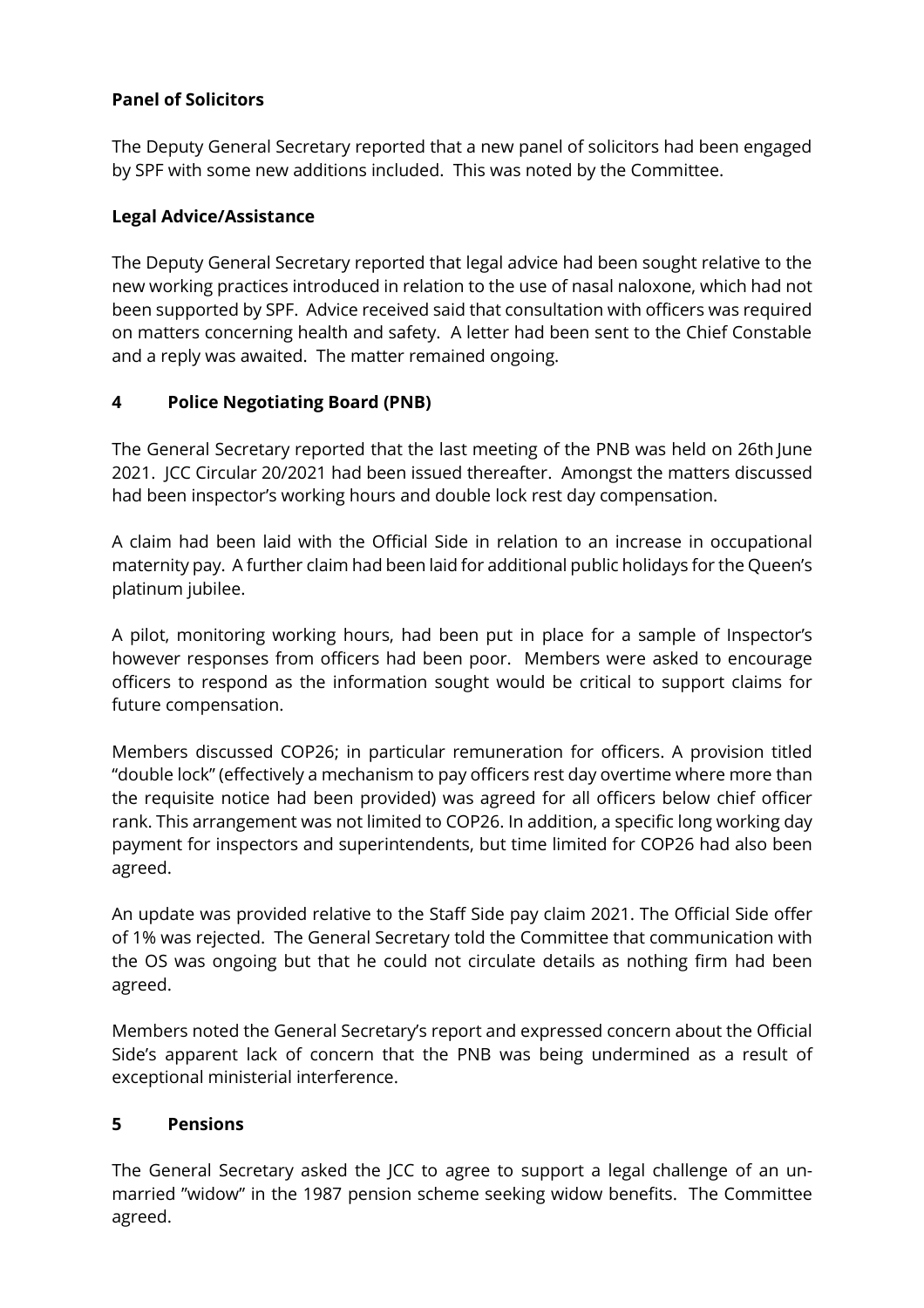He also reported that legal opinion suggested that the 2.25 commutation cap (where an officer aged 50 or over and with at least 25 years, but less than 30 years' service) retires was potentially discriminatory. This matter was to receive further consideration.

The General Secretary also explained the cost control mechanism for the CARE pension scheme. Essentially this mechanism was central to the contributions and benefits of the scheme. This mechanism is periodically re-examined and the outcomes of the current examination would apply from 2024. The current examination would consider the costs of the pension remedy as part of the process. He said this was a highly technical matter and the changes that would be proposed to the CARE scheme would likely impact on both costs and / or benefits for members and the employer.

He also reported on the SCAPE discount rate which impacts the employer contribution rate and the commutation multipliers, which were last changed in October 2018. Whilst the examination of the multipliers was entirely a matter for the Government Actuary Department, it was probable a review of the factors would occur in the near future.

He said that the commutation underpin, an agreement where the best of the Scottish or E&W multipliers would apply, comes to an end on 31 March 2022.

Separately members expressed concerns about a proposal to provide annual benefit statements through a self-service portal on the SPPA website.

# **6 Scottish Police Consultative Forum (SPCF)**

The Deputy General Secretary reported that the SLWG relative to legal advice/assistance had met on 8th April 2021. There had been a further meeting on 30th April 2021 at which the SPF made clear this was not a process that was "owned" by either the SPA or PSoS, and that it was not for them to accept or reject any proposed language on any new framework. This matter will require further meetings.

The General Secretary reported that the SPCF last met on 7th June 2021. Legal advice and assistance had again been discussed and it was noted that matter was ongoing.

He gave an update on the meeting held on 24th June 2021 relative to the Dame Elish Angiolini recommendations. He advised that more comprehensive details of that meeting were contained within the draft minute of the Conduct Committee.

The SLWG in relation to Career Development had not met since the last meeting and no date for the next meeting had been arranged.

# **7 Scottish Police Authority (SPA)**

It was reported that the Authority had new board members. The Chair had met with the new Chair of the SPA and it was noted that the SPF had been asked to be part of the People Committee, a sub group of the SPA.

### **8 Scottish Police Budget & Finance**

The General Secretary advised that there were no developments of significance to report.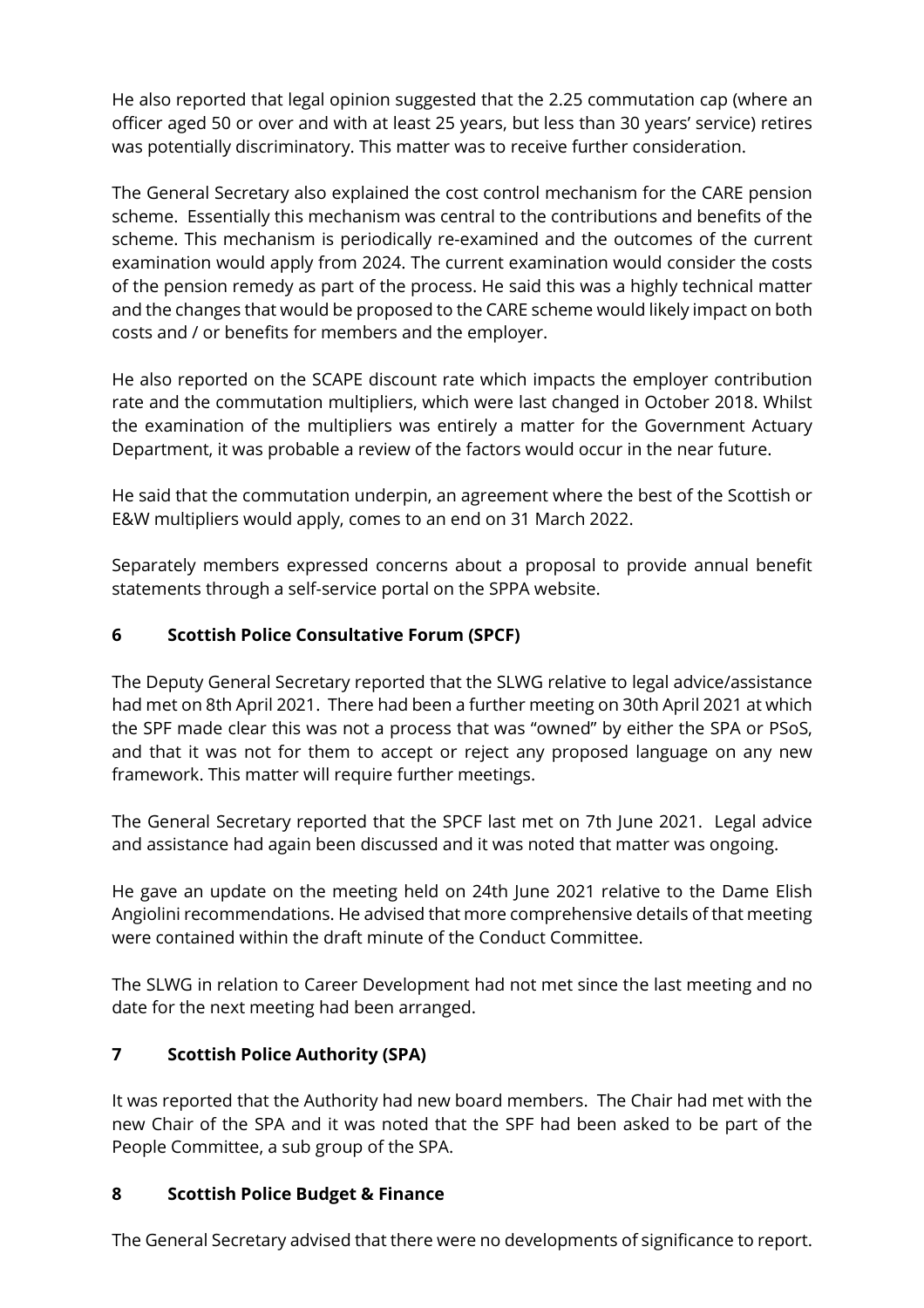# **9 Scottish Parliament & Political Engagement**

The General Secretary advised that due to recent elections, there was nothing of significance to report. A list of MSPs was being compiled and would be circulated to Area Secretaries for further dissemination. The Committee discussed lobbying and it was noted that guidance relative to this would be considered.

# **10 Joint Negotiating Consultative Committee (JNCC)**

The JNCC last met on the  $10<sup>th</sup>$  June and the SPF raised the apparent rolling back on a commitment to adopt Post Incident Procedures for serious incidents. The Service advised there had been no change in policy and would examine any shortcomings.

In addition, the sheer number, frequency, and participants in PSoS TEAMS meetings was raised. The JNCC agreed this was an issue and efforts would be made to reduce the demand.

The SPF also highlighted the significant shortcomings in the ill health retirement processes, not least as the numbers with severe ill health, and awaiting retirement continued to grow. The JNCC discussed this at length and the service highlighted a dearth of Selected Medical Practitioners across the UK as a factor. Whilst sympathetic to this the potential for legal challenge was also highlighted.

The General Secretary reported that the JNCC was due to meet met on the 9<sup>th</sup> September and considered the SPF should be raising issues in respect of:

Workload and Burnout Vaccination and Testing The Role of the JNCC, and Driver training

The Committee agreed that the pandemic had negatively impacted on the JNCC and its business and members felt that it should have a greater influence on decision making.

### **11 Finance Standing Committee (FSC)**

It was reported that the last meeting of the FSC was held on 27th July 2021 and the Minutes had been circulated with JCC Circular 25 of 2021.

The General Secretary reported that the Voluntary Fund account remained in a healthy position.

At that meeting, the FSC agreed to recommend the following to the JCC:

*To re-write the following rule incorporating the definition of co-habiting partner as used in the Group Insurance Scheme as follows:*

*Rule 15 (2) l*

*l) On payment of a sum of £3,500 to the following persons:-*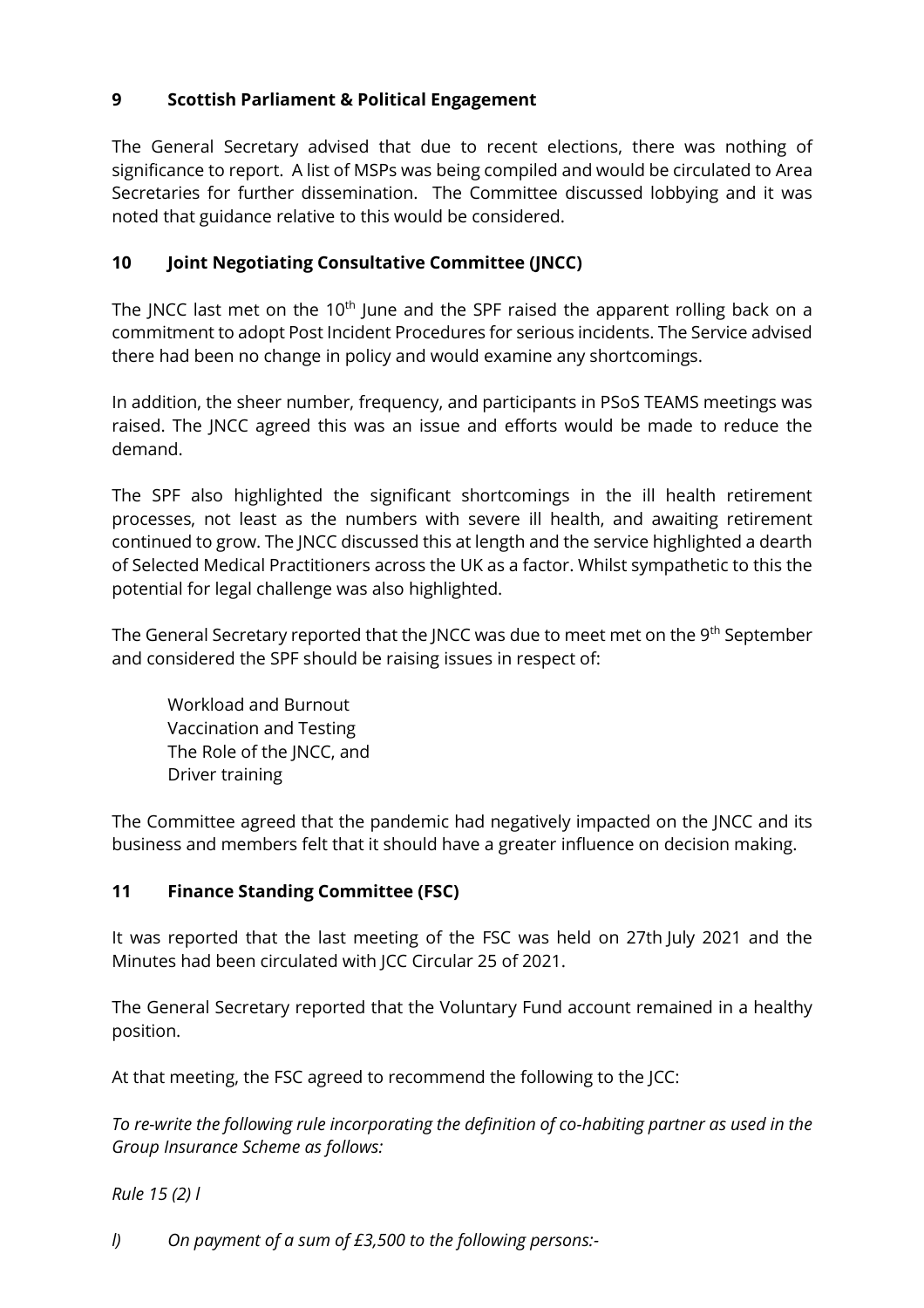*a) The surviving spouse or civil partner, or a person who is openly cohabiting with him or her and who has been so cohabiting for the 6 months' period prior to the death and on whom such a member is financially interdependent, whom failing, one of the dependants of a member who dies in Service; provided that where there is no surviving spouse or civil partner and more than one dependant of the deceased member, the Joint Central Committee will decide at its discretion to which dependant payment shall be made.* 

The motion was proposed and seconded and thereafter approved by the Committee.

# **12 Legislation and Regulation Standing Committee**

It was reported that the last meeting was held on 27th July 2021 and the Minute had been circulated with JCC Circular 25 of 2021.

The JCC agreed that the motion seeking compensation for disturbed rest days during annual leave should continue to be progressed by the Standing Committee notwithstanding the erroneous reference to public holidays in the original text.

# **13 Operational Duties Standing Committee**

It was reported that the last meeting of the Operational Duties Standing Committee was held on 27th July 2021 and the Minute had been circulated with JCC Circular 25 of 2021.

The Committee discussed the Carleton University Research which had shown high levels of burn out, physical and mental ill health. It expressed disappointment at the response from the PSoS. The Committee also discussed the Strategic Workforce Plan and proposals for deep dive exercises in 2022.

### **14 Conduct Committee**

It was reported that the last meeting of the Conduct Committee was held on 13th July 2021 and the Minute had been circulated with JCC Circular 24 of 2021. The Deputy General Secretary explained to members that he was preparing new conduct case forms to cover data protection issues and to identify the local representative who was dealing with the matter.

### **15 Equality Committee**

The last meeting of the Equality Committee was held on 14th July 2021 and the Minute had been circulated with JCC Circular 24 of 2021.

Amongst the matters discussed were PNB (S) Equality Working Group, PSoS Equality, Diversity & Inclusion Employment Group, Tribunal etc. Rulings & Legal Assistance, Conference 2021 and Training.

The AGS Equality said that Jayne Monkhouse had been of great assistance in developing the training package. He also spoke about reasonable adjustments and the relevant time bars and limits on various aspects of relevant legislation. He also reported on his regular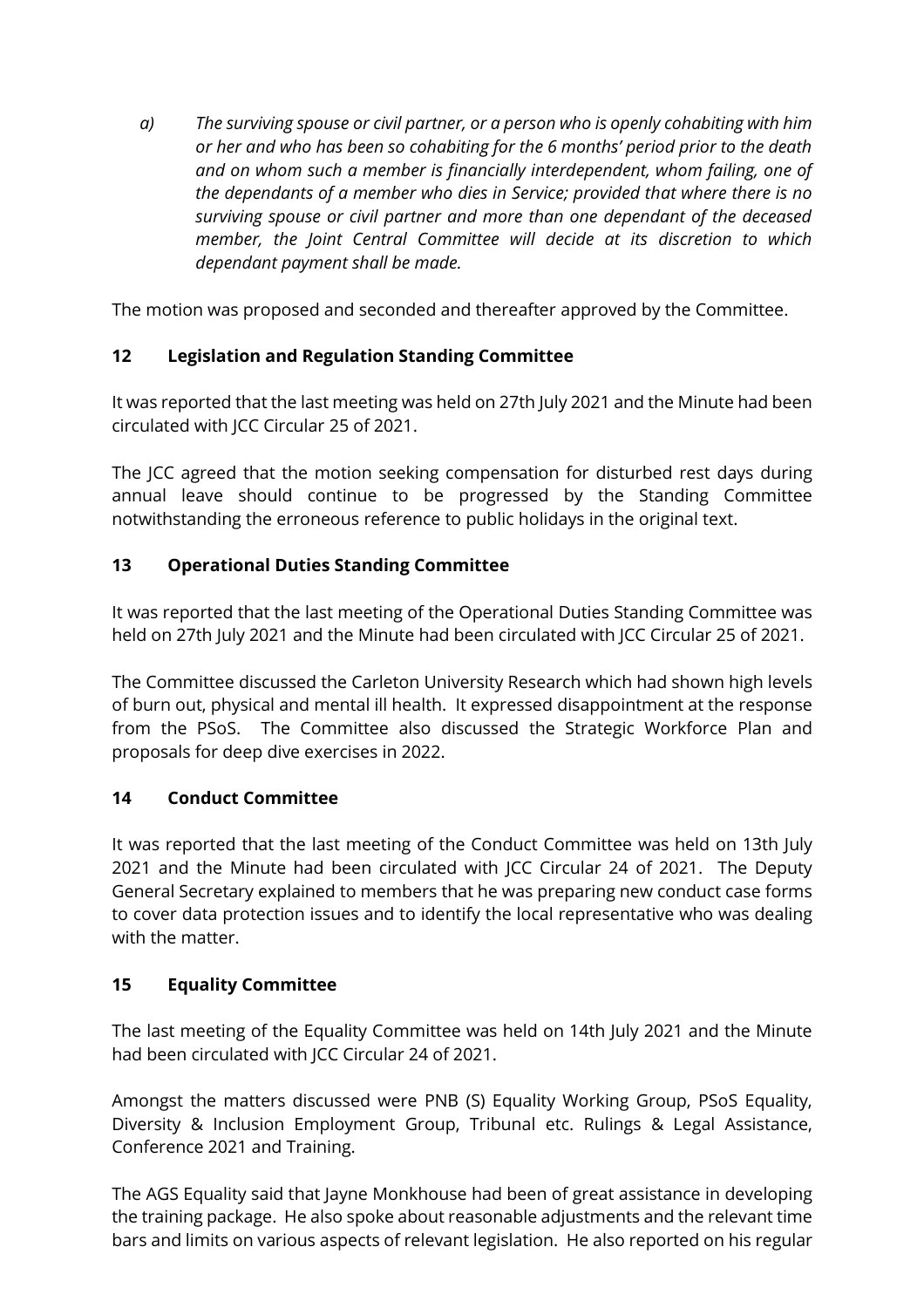contacts with diversity staff associations.

The Committee agreed that the workload of the AGS Equality would be better reflected if the job title changed to AGS Equality and People.

# **16 Health and Safety Committee (H&S)**

The last meeting of H&S Committee was held on 8th July 2021. The Minute had been circulated with JCC Circular 24 of 2021.

The AGS Health & Safety requested that members of this Committee be provided with iPads. The Chair said that the provision of iPads was still being trialled by members of the Conduct Committee and that it was important that an evaluation was completed before purchasing further units. The Committee discussed this and agreed that the trials should be completed before further considering who should be supplied with iPads.

# **17 JCC, Standing and Subcommittees**

The General Secretary reported to the Committee that a meeting had been held between the JCC officers and the full-time officials on 22nd June 2021. He said that further meetings would take place but that a number of considerations in respect of the frequency of the JCC and subcommittees would be discussed. He would report back at the next meeting.

### **18 SPF Training**

The Vice Chair reported that a number of training courses had been scheduled and a FTOB course was to be held the following week. A H&S course was to be scheduled for the end of the year.

### **19 JCC Circulars**

The following JCC Circulars had been issued since the last meeting are were noted:

| $\circ$ | 13/2021 | Letter from BI to All SPF Members Driving Police Vehicles - Information              |
|---------|---------|--------------------------------------------------------------------------------------|
| $\circ$ | 14/2021 | <b>SPF Expenditure Policy</b>                                                        |
| $\circ$ | 15/2021 | Death of Colin Marr                                                                  |
| $\circ$ | 16/2021 | SPF Staff Policies May 2021                                                          |
| $\circ$ | 17/2021 | SPF FTOB & Staff Guidance June 2021 - Information                                    |
| $\circ$ | 18/2021 | Body Worn Video - Consultation                                                       |
| $\circ$ | 19/2021 | Bonus Payment - Information                                                          |
| $\circ$ | 20/2021 | Police Pay 2021                                                                      |
| $\circ$ | 21/2021 | Consultation on the new legislation on the sale and use of fireworks in Scotland and |
|         |         | tackling the misuse of pyrotechnics - Consultation                                   |
| $\circ$ | 22/2021 | Court on Annual Leave or Rest Day - Information                                      |
| $\circ$ | 23/2021 | ICC Minutes May 2021 - Information                                                   |
| $\circ$ | 24/2021 | Conduct, Equality & H&S Minutes                                                      |
| $\circ$ | 25/2021 | FSC, L&R and Operational Duties Standing Committee Minutes July 2021                 |
| $\circ$ | 26/2021 | Scottish Parliament Criminal Justice Committee - Consultation                        |
| $\circ$ | 27/2021 | SPF Awards Finalists 2021                                                            |
|         |         |                                                                                      |

The General Secretary told the Committee that in relation to JCC Circular 19/2021, he had written to the Chief Constable relative to the issues at George Square asking for bonus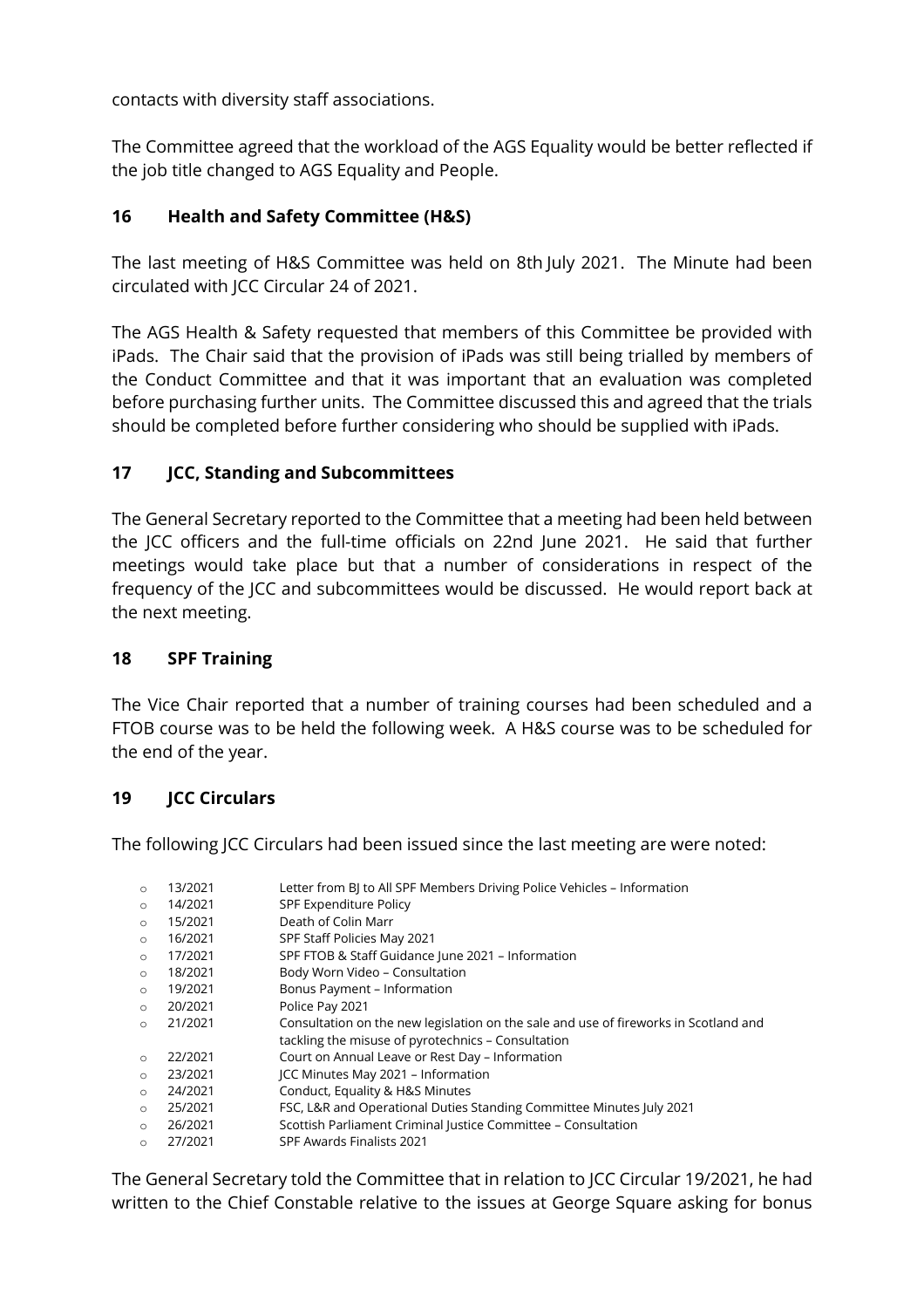payments to be made. The request was refused. Bonus payments for G7 had also been refused.

### **20 Police Service of Scotland Reform**

The Committee noted the agenda paper previously circulated. The Chair gave a brief update. This was noted.

### **21 SOP Consultation**

The Committee noted the SOPs that were issued for consultation since the last meeting:

| $\circ$ | 05.08.21 | Unacceptable Action of Complainers v0.04 NG & EqHRIA                            |
|---------|----------|---------------------------------------------------------------------------------|
| $\circ$ | 27.07.21 | Information Sharing SOP v3.07                                                   |
| $\circ$ | 16.07.21 | Forced Entry & Insecure Premises SOP v7.03                                      |
| $\circ$ | 16.07.21 | Major Incident Plan v1.09 & Associated Cell Plans                               |
| $\circ$ | 15.07.21 | Gypsy/Travellers: Management of Unauthorised Encampments NG v0.04               |
| $\circ$ | 08.07.21 | Drink Drug Driving (inc railway, marine & aviation) SOP v 12.04                 |
| $\circ$ | 08.07.21 | Proposed UK National database of police workforce deaths & serious injuries     |
| $\circ$ | 01.07.21 | Proposed closure of Portlethen Police Station                                   |
| $\circ$ | 25.06.21 | Custody remodelling Project Proposed Pilot H&S Input                            |
| $\circ$ | 25.06.21 | Sale and use of fireworks in Scotland and tackling the misuse of pyrotechnics   |
| $\circ$ | 25.06.21 | Adult Support and Protection SOP V4.05                                          |
| $\circ$ | 23.06.21 | Warrants National Guidance v0.09 & EqHRIA                                       |
| $\circ$ | 23.06.21 | Multi celling RA v1.4 (received by SC)                                          |
| $\circ$ | 21.06.21 | Advice and Guidance Recording Forms                                             |
| $\circ$ | 16.06.21 | C3 NG Amendment                                                                 |
| $\circ$ | 09.06.21 | Visitors to Police Premises v3.07                                               |
| $\circ$ | 09.06.21 | Body Worn Video (PSoS consultation)                                             |
| $\circ$ | 08.06.21 | Criminal Justice (Scot) Act 2016 Arrest Process NG Draft V0.10                  |
| $\circ$ | 04.06.21 | National and International Deployment Welfare SOP version 3.02                  |
| $\circ$ | 04.06.21 | Allowances & Expenses (Officers) v11.01                                         |
| $\circ$ | 03.06.21 | International Assistance Requests v2.03                                         |
| $\circ$ | 02.06.21 | National Approaches to Policing Protests in Scotland national guidance          |
|         |          | document Draft V0.07                                                            |
| $\circ$ | 31.05.21 | Exit Interview Survey June 21                                                   |
| $\circ$ | 26.05.21 | Care and Welfare of Persons in Police custody SOP V15.08                        |
| $\circ$ | 19.05.21 | Investigation Wellbeing NG v0.12                                                |
| $\circ$ | 14.05.21 | Governance of the Police Scotland Record Set National Guidance version 1.02 (to |
|         |          | be published as version 2)                                                      |
| $\circ$ | 14.05.21 | Accessing Scene Examination Services v3.07                                      |
| $\circ$ | 11.05.21 | Citations (Police Officers & Staff) National Guidance                           |
| $\circ$ | 07.05.21 | Recorded Police Warning & Anti-Social Behaviour FPN National Guidance v0.07     |
| $\circ$ | 06.05.21 | Disclosure Part V & PVG v1.08                                                   |
| $\circ$ | 05.05.21 | Use of Force National Guidance v0.05                                            |
| $\circ$ | 04.05.21 | Armed Forces Personnel National Guidance v0.08                                  |

The Vice Chair reported that the PSoS operated very tight response times which the SPF could not always meet. He said that this was to be discussed with PSoS and the SPF was to revise how it dealt with consultation responses generally.

### **22 EuroCOP/ICPRA**

The General Secretary reported that he had been a virtual participant at the ILO conference which was the first in which police unions had been specifically able to participate in their own right.

The General Secretary reported that the EuroCOP meeting would be held in Edinburgh in November 2021. it was hoped that members of the JCC would attend with subjects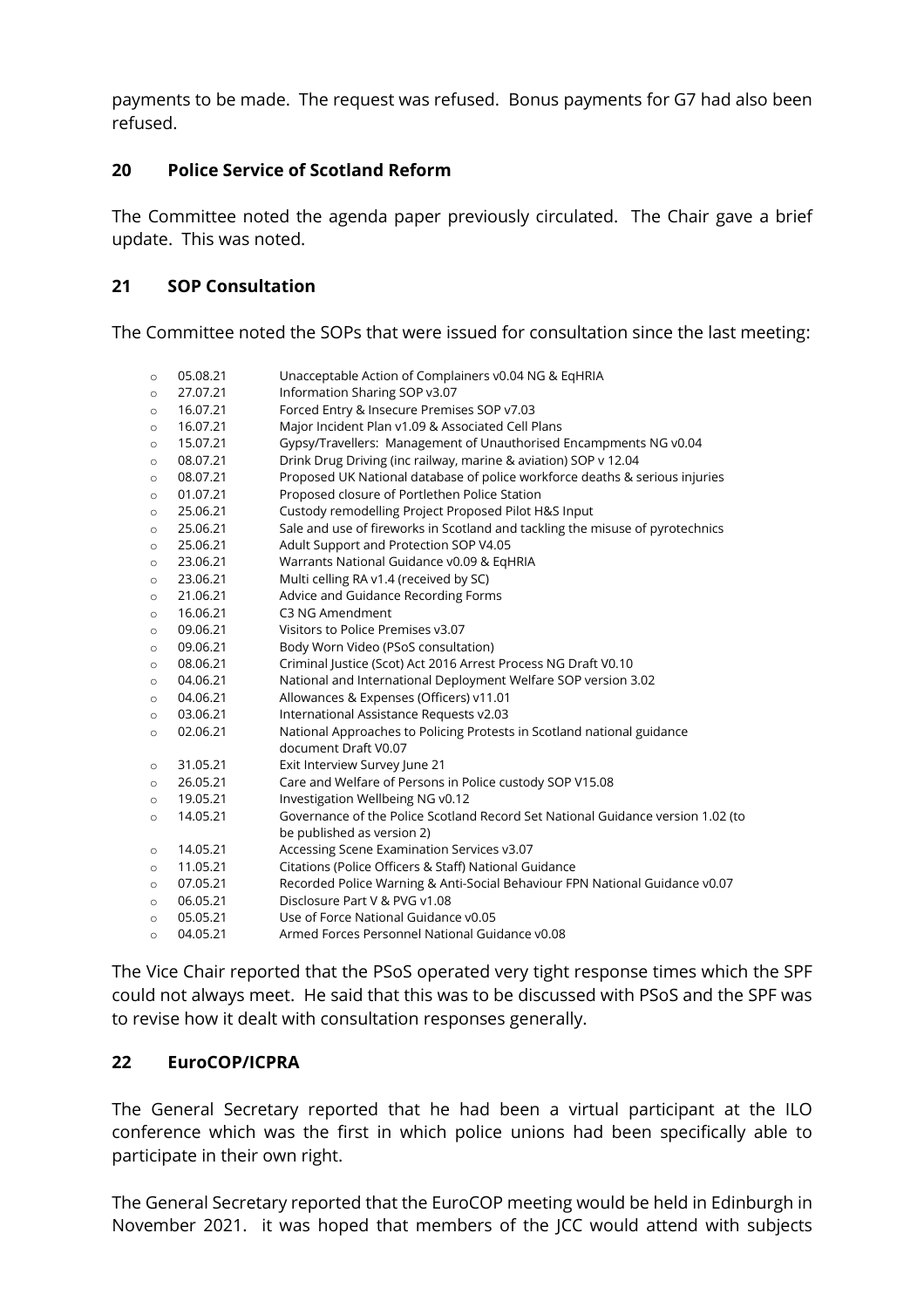including H&S, climate change and police response to climate protests.

# **23 Police Related Charities**

# **PTC & St George's Trust**

It was reported that the Vice Chair, Andy Malcom and Ricky Wood and Stevie Clark had attended the last meeting. It was noted that the Treatment Centre was operating successfully and the new wing had opened. He gave an update on IHR mentoring and support being developed by the PTC as part of the Police Care programme.

The Vice Chair said that St George's Trust had expanded to include IHR, bereavement, child counselling and child grants.

### **Police Care UK**

The Chair gave an update and said it was his first physical meeting of Police Care UK. He said that there was a crowded police charity landscape and that this was to be looked at the next meeting.

# **Scottish Police Memorial Trust (SPMT)**

It was reported that a virtual celebration would be held due to COVID.

### **National Police Memorial Day (NPMD)**

It was noted that the event would be limited to 250 attendees. Members were advised that the event would be held in Belfast in 2022 where it was hoped that a larger number of attendees would be present.

### **Scottish Government Restitution Fund**

The General Secretary reported that the restitution fund was legislation put in place following discussions between the Scottish Government and the SPF. The previously intended operator of the scheme had withdrawn for a variety of operational reasons. The Committee agreed that the JCC would look further at whether it could perform this role.

### **24 Correspondence**

The General Secretary had received a letter of resignation from Jenny Shanks, Vice Chair of the WAC who was to retire from the service, and subsequently the JCC, in October 2021. Thanks were given to Jenny for the work she had carried out for the SPF and all best wishes were sent to her and her family for the future.

### **25 Competent Business**

The Chair reported on the ongoing PPE Survey which was a follow on from the previous survey conducted in 2017. 1700 responses had been received and details would feature in the next edition of the 1919 magazine due to be published in September 2021.